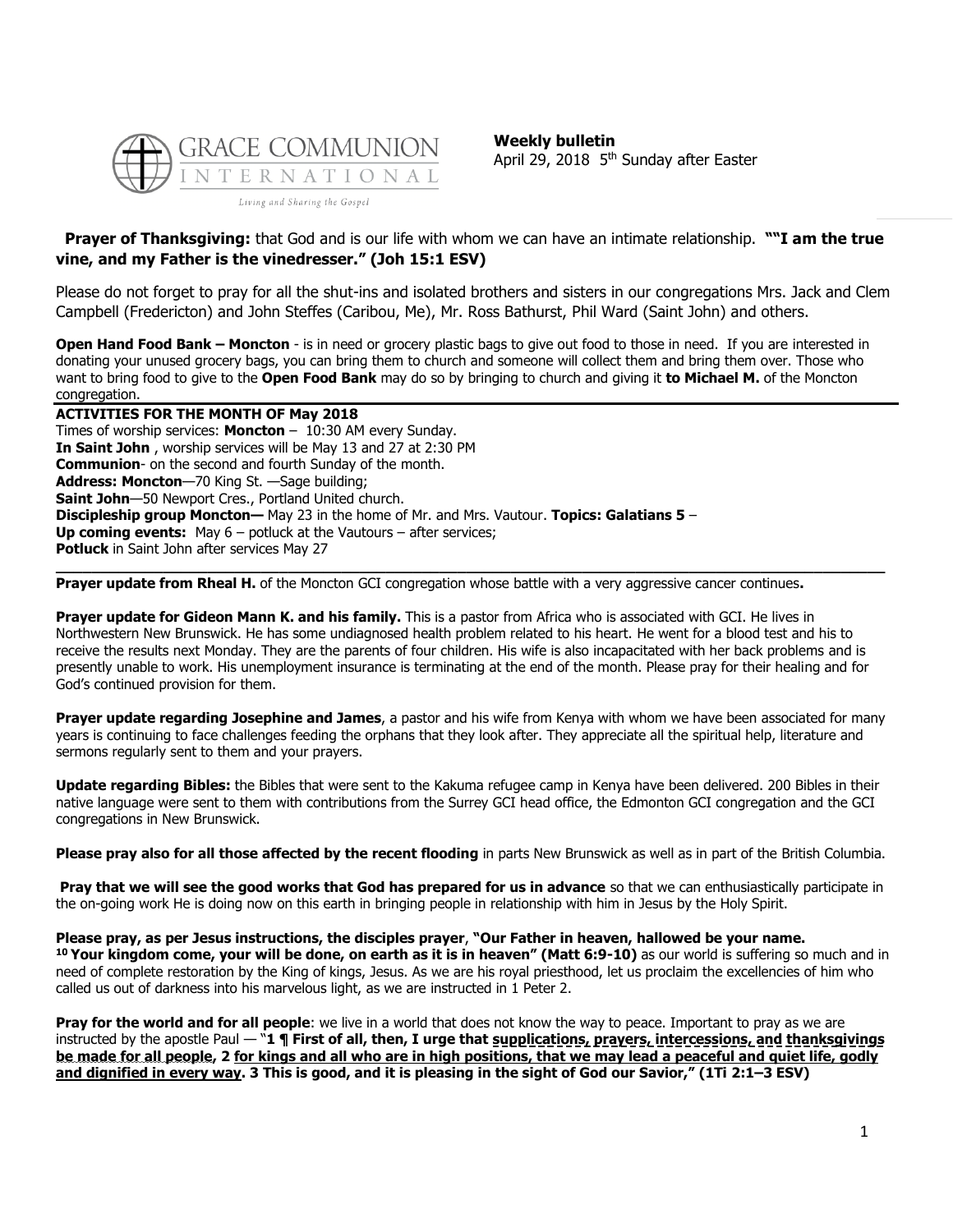**Please pray, as per Jesus instructions, the disciples prayer**, **"Our Father in heaven, hallowed be your name. <sup>10</sup> Your kingdom come, your will be done, on earth as it is in heaven" (Matt 6:9-10)** as our world is suffering so much and in need of complete restoration by the King of kings, Jesus. As we are his royal priesthood, let us proclaim the excellencies of him who called us out of darkness into his marvelous light, as we are instructed in 1 Peter 2.

## **[ARE WE "EVANGELICALS"?](https://update.gci.org/2018/04/are-we-evangelicals/)**

Posted by GCI Weekly Update on April 25, 2018 under [From the President](https://update.gci.org/category/president/) | Dear Brothers and Sisters,



Joseph and Tammy Tkach

I was talking recently with a member who was wondering where Grace Communion International fits within the larger body of Christ. Noting that GCI is not Roman Catholic or Eastern Orthodox, they asked, "Does that mean we're Protestant?" I answered yes, and they continued: "Since we're not liberal or fundamentalist Christians, does that mean GCI is evangelical?" Again, my answer was yes, though as I'll point out in this letter, the term "evangelical" is widely misunderstood and misrepresented. Note this comment from Christian scholar and professor Mark Noll: In the rough and tumble world of American politics, the label [evangelical] is now often used simply for the most active religious supporters of President Donald Trump. By contrast, in the rarified

world of professional scholarship, academics now sometimes treat it as a term with so much ambiguity, fluidity and imprecision that it cannot meaningfully designate any single group of Christians.

(https://www.nae.net/evangelical-whats-name/)

Despite the ambiguity and controversy swirling around the term evangelical, Professor Noll believes that it does have continuing value and should not be abandoned. He concludes: "When used with responsible attention to history and careful focus on generally accepted norms of… definition, [it] can still communicate reality and not just confusion." A related question is this: Who gets to define who and what an evangelical is? Often overlooked in answering that question is that, first and foremost, evangelical is a *theological identifier*. Before it identifies a group of people, it identifies the gospel (the *evangel)* of Jesus. It is first Jesus' gospel, not ours—it is first about him, not about us. Those who rightly call themselves evangelicals are careful to point first to Jesus and his gospel, and then to what it means to be a follower of Jesus. Faithfulness to the gospel is measured by faithfulness to the Bible, whose authors were appointed by Jesus. Central to the Scriptures are the four Gospels authored by the four evangelists, Matthew, Mark, Luke and John. As these authors show, Jesus is the gospel—he is the true evangelical!

Sadly, for many in North American society, the term evangelical is defined not by Jesus and his gospel, but by the media and entertainment industry, along with politicians, psychologists, sociologists and historians—people often with little or no understanding of the biblical and theological roots and meaning of the term evangelical. The result is the confusion, controversy and outright misrepresentations that swirl around the term in our culture today.

To add to the problem, there are religious leaders who call themselves evangelicals but, at best, are on the extreme edges of what theologically can rightly be called evangelical. Some of these leaders are hypocrites who, wanting to justify themselves or cover up their unfaithful ways, co-opt the label evangelical. Though these pretenders are rightly criticized, the media often portray evangelicals as a monolithic group that is largely white, privileged, ultra-right-wing, racist and homophobic. The unfortunate result is that all who call themselves evangelical are tarred with the same brush by the media, casting a spell of guilt-by-association on those who, in actuality, rightly bear the name evangelical. The reality is that evangelicals are not a monolithic group—in fact, they are quite diverse, including racially and ethnically, as shown in this chart:



In an article published by the National Association of Evangelicals (NAE), Ed Stetzer notes that research on evangelical identity has tended to focus on three measures: behavior, belonging and belief. The article quotes NAE President Leith Anderson who, in weighing up the research, notes that "evangelicals must be defined primarily by their beliefs rather than politics or race." Stetzer then offers this: